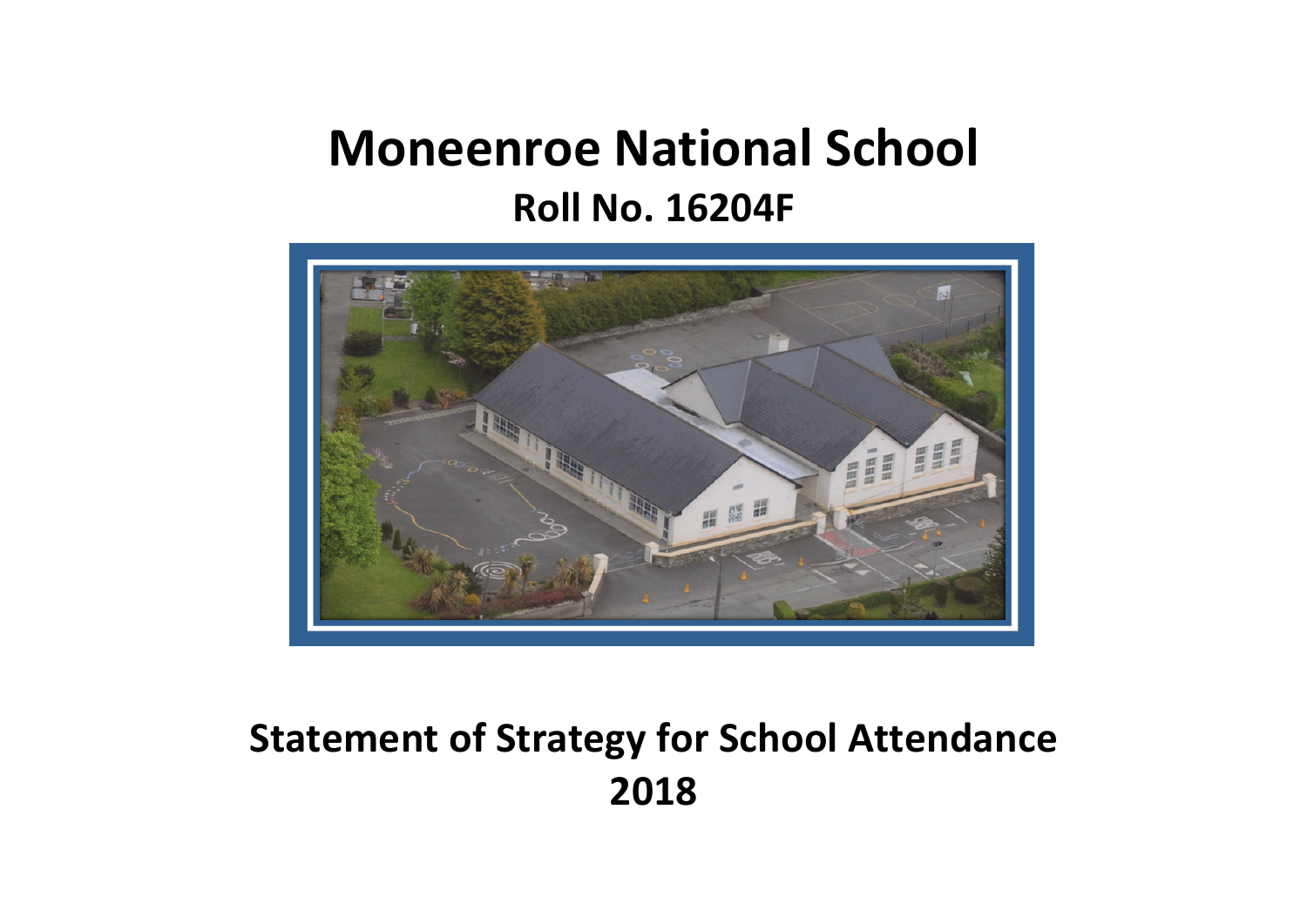| Name of School                                | <b>Moneenroe National School</b>                                                                     |
|-----------------------------------------------|------------------------------------------------------------------------------------------------------|
| <b>Address</b>                                | The Glen, Moneenroe, Castlecomer, Co. Kilkenny.                                                      |
| <b>Roll Number</b>                            | 16204F                                                                                               |
| The school's vision and values in relation to | It is the aim of all stakeholders at Moneenroe N.S that all pupils have full attendance at school.   |
| attendance                                    | To this end Moneenroe N.S aims to be a safe, caring and stimulating place of education for all       |
|                                               | pupils.                                                                                              |
|                                               |                                                                                                      |
| The school's high expectations around         | The school expects that insofar as it is possible, that all pupils fully attend school. Children who |
| attendance                                    | are unwell are not expected to attend school. Children who maintain a perfect school                 |
|                                               | attendance record during their time at Moneenroe N.S are commended in 6th class. The                 |
|                                               | Principal Teacher will present them with a Certificate.                                              |
| How attendance will be monitored              | Attendance is monitored daily by the class teachers, deputy principal and school secretary. The      |
|                                               | Roll is checked at 10.20 a.m. each day.                                                              |
|                                               | Attendance and absences are imputed into the Databiz system daily. Notes are requested               |
|                                               | from parents explaining why their child was absent from school. These notes are kept by the          |
|                                               | Deputy Principal. A letter informing parents that their child has been absent from school on 20      |
|                                               | occasions is sent home by the Deputy Principal. Pupils who have been absent from school on           |
|                                               | 20 occasions are reported to TUSLA and parents. Parents are contacted by phone when pupils           |
|                                               | do not return to school as expected.                                                                 |
| Summary of the main elements of the           | The school will ensure that:                                                                         |
| school's approach to attendance:              |                                                                                                      |
| Target setting and targets                    | The importance of school attendance is promoted throughout the school by all staff<br>٠              |
| The whole-school approach                     | Pupils are registered accurately and efficiently.<br>٠                                               |
| Promoting good attendance                     | Pupil attendance is recorded daily by class teacher and deputy principal.<br>$\bullet$               |
| Responding to poor attendance                 | Parents or guardians are contacted by deputy principal when reasons for absences are                 |
|                                               | unknown or have not been communicated.                                                               |
|                                               | Pupil attendance and lateness is monitored by class teacher and the Principal.                       |
|                                               | School attendance statistics are reported as appropriate to:<br>$\bullet$                            |
|                                               | TUSLA by deputy principal.                                                                           |
|                                               | The Education Welfare Officer by deputy principal.                                                   |
|                                               | The Board of Management by principal.                                                                |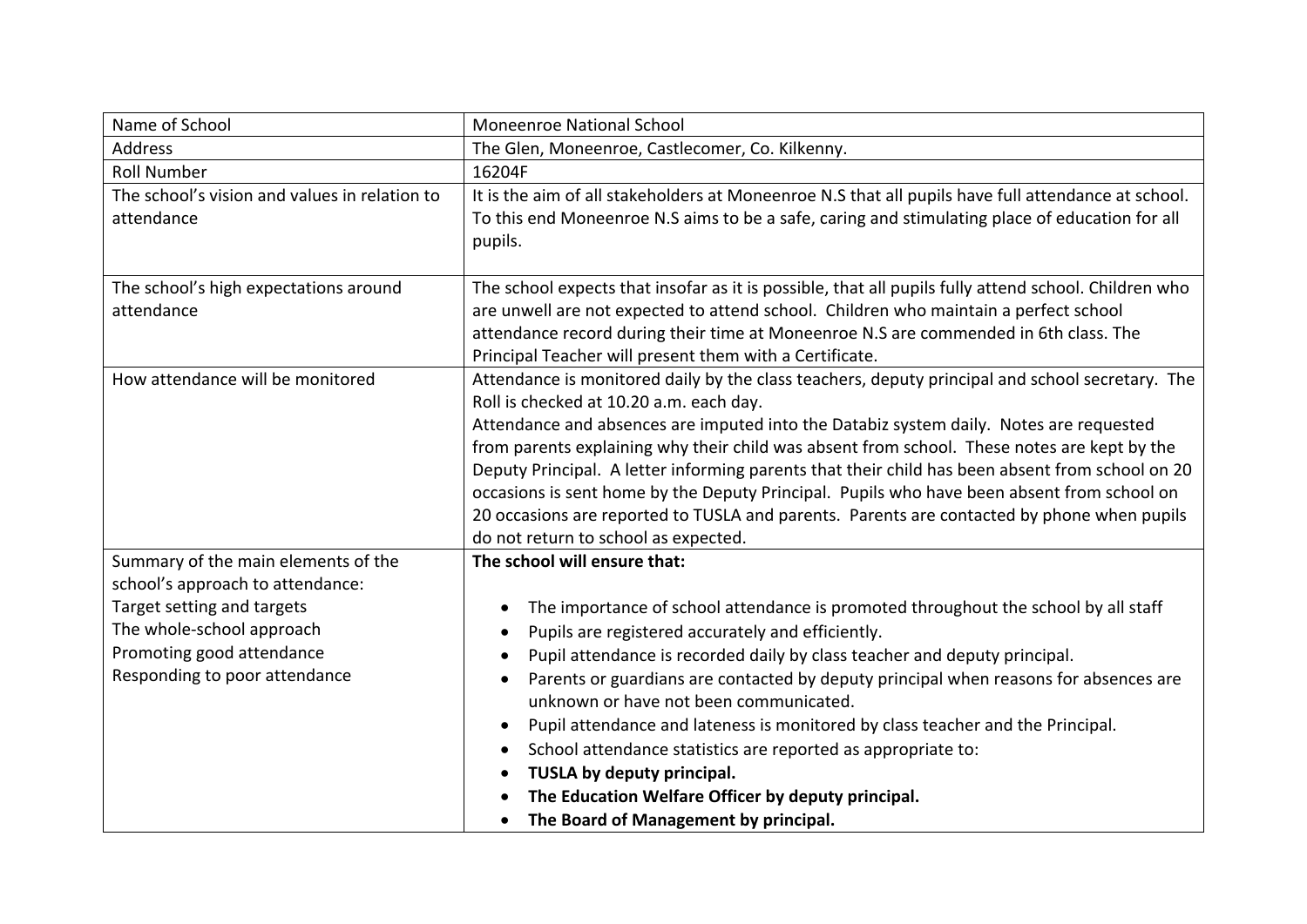The school vard is open at 9.05 a.m. and children are required to be in their classrooms not later than 9.20 a.m. All pupils and teachers are expected to be on time. The school will contact parents/guardians in the event of pupils being consistently late. The school is obliged under The Act to report children who are persistently late, to the Education Welfare Board.

## **Guidance for Parents**

Section  $\{(21)$   $(9)\}$  of the Act states that: "a pupil's absence can only be authorised by the Principal when the child is involved in activities organised by the school or in which the school is involved". The school Principal cannot authorise a child's absence for holidays during school time. However, it is essential that parents inform the school of such arrangements.

Reasons for pupil's absences must be communicated in writing, by parents/guardians to the class teacher, principal or deputy principal and will be retained by the school. To facilitate this, such communications should not be in the homework diary, but on a separate page or sheet of paper. If a child is absent, when the child returns to school he/she should give/send a written note to the class teacher which contains the child's name, the dates of absence and the reason for the absence. These notes will form a record that may be inspected by the Education Welfare Officer on a visit to the school.

## Parents/Guardians can promote good school attendance by:

- Ensuring regular and punctual school attendance.
- Notifying the School if their children cannot attend for any reason.
- Working with the School and education welfare services to resolve any attendance problems.
- Making sure their children understand that parents support approval of school attendance.
- Discussing planned absences with the school.
- Refraining, if at all possible, from taking holidays during school time.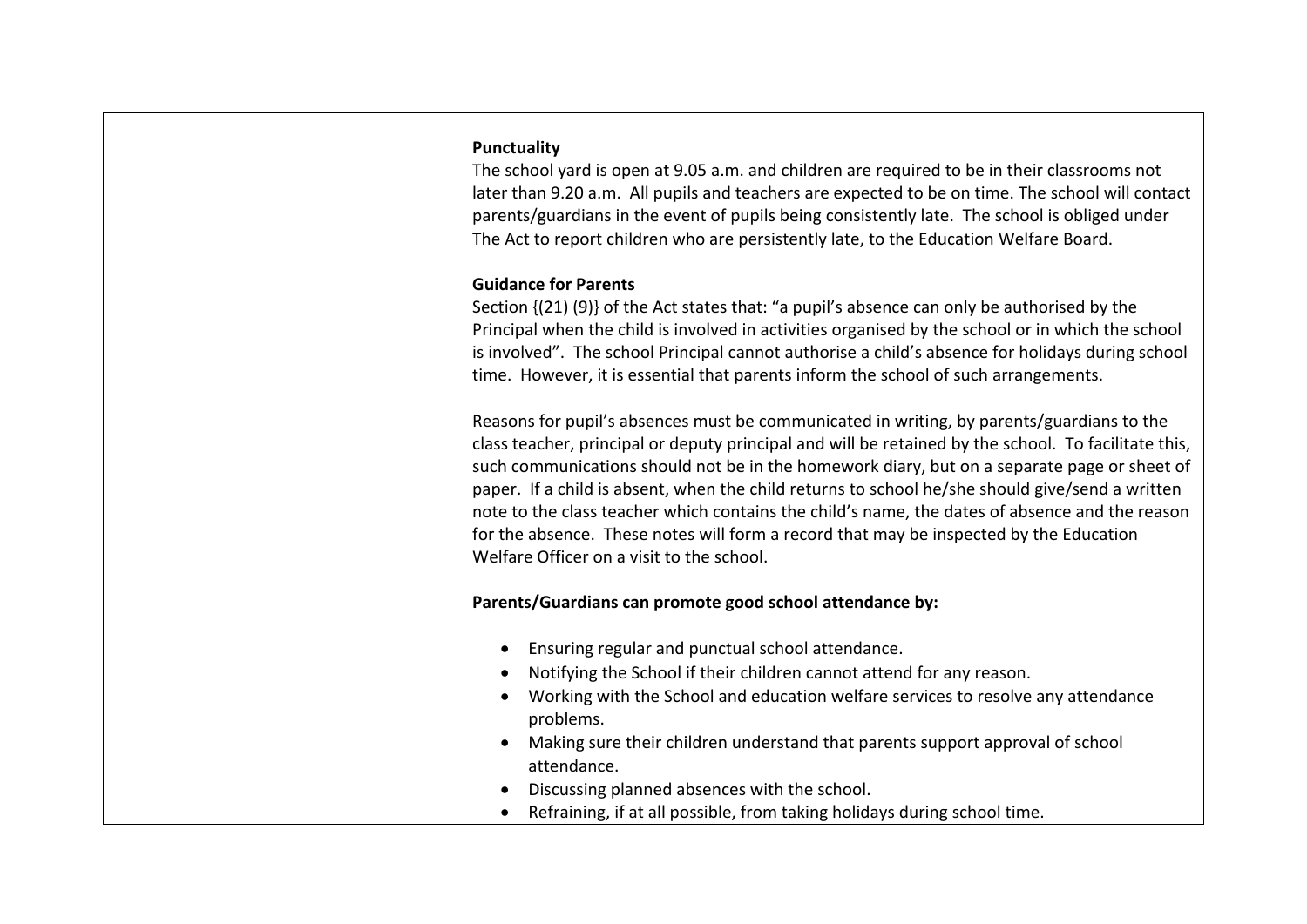| Showing an interest in their children's school day and their children's homework.<br>$\bullet$<br>Encouraging them to participate in school activities.<br>Praising and encouraging their children's achievements.<br>Instilling in their children, a positive self-concept and a positive sense of self-worth.<br>Informing the school in writing of the reason for absence from school.<br>Ensuring, in so far as possible, that children's appointments (with dentists, etc), are<br>arranged for times outside of school hours.<br>Contacting the school immediately, if they have concerns about absence.<br>$\bullet$<br>Notifying, in writing, the school if their child/children, particularly children in junior<br>classes, are to be collected by someone not known to the teacher.<br>Respect pre-school supervision time (15 minutes) |
|----------------------------------------------------------------------------------------------------------------------------------------------------------------------------------------------------------------------------------------------------------------------------------------------------------------------------------------------------------------------------------------------------------------------------------------------------------------------------------------------------------------------------------------------------------------------------------------------------------------------------------------------------------------------------------------------------------------------------------------------------------------------------------------------------------------------------------------------------|
| <b>Pupils</b><br>Pupils have the clear responsibility to attend school regularly and punctually.<br>$\bullet$<br>Pupils should inform staff if there is a problem that may lead to their absence.<br>$\bullet$<br>Pupils are responsible for promptly passing on absence notes from parents to their class<br>teacher/deputy principal.<br>Pupils are responsible for passing school correspondence to their parents, on the<br>specified day.                                                                                                                                                                                                                                                                                                                                                                                                     |
| A strategy for promoting good school attendance                                                                                                                                                                                                                                                                                                                                                                                                                                                                                                                                                                                                                                                                                                                                                                                                    |
| The Board of Management is committed to providing a positive school atmosphere which is<br>conducive to promoting school attendance. In this regard:                                                                                                                                                                                                                                                                                                                                                                                                                                                                                                                                                                                                                                                                                               |
| The school curriculum, insofar as it is practicable, is flexible and relevant to the needs of<br>the individual child.<br>The school will promote development of good self-concept and self-worth in the<br>children.<br>Support for pupils, who have special educational needs, are in place in accordance with<br>Department of Education & Skills guidelines.                                                                                                                                                                                                                                                                                                                                                                                                                                                                                   |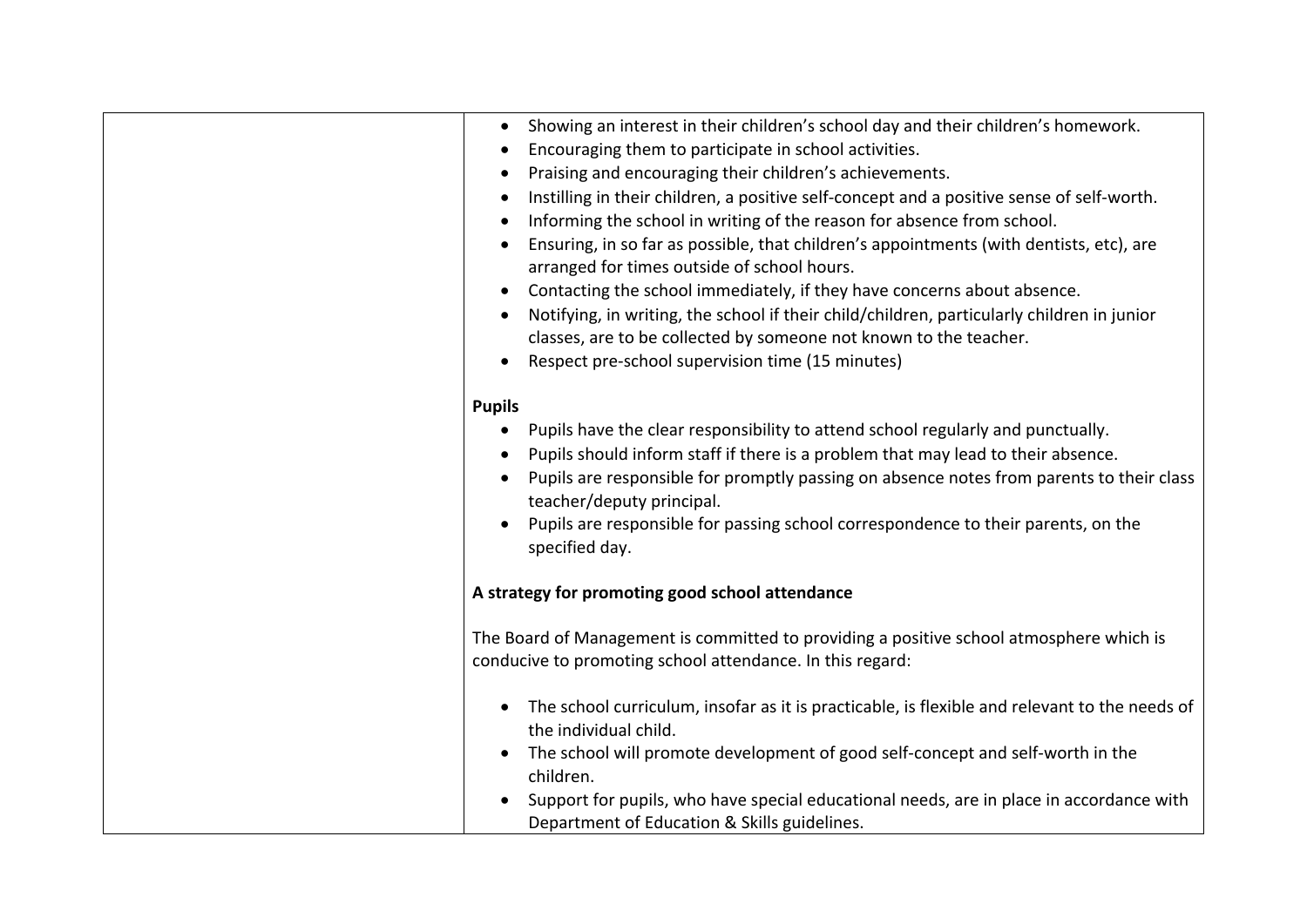|                                        | Internal communication procedures are in place to inform teachers of the special needs<br>$\bullet$<br>of pupils.<br>The assistance of the Education Welfare Officer will be utilised.<br>The attendance rates of pupils will be monitored by the class teacher in the first<br>instance, and the class teacher will notify the Deputy Principal of any concerns<br>regarding the attendance of any child.<br>Pupils with a poor attendance record, will, insofar as is practicable, be supported in an<br>effort to improve their attendance.<br>Our school provides fun exciting school days to promote school attendance.                                                                                                                   |
|----------------------------------------|------------------------------------------------------------------------------------------------------------------------------------------------------------------------------------------------------------------------------------------------------------------------------------------------------------------------------------------------------------------------------------------------------------------------------------------------------------------------------------------------------------------------------------------------------------------------------------------------------------------------------------------------------------------------------------------------------------------------------------------------|
| School roles in relation to attendance | <b>Post Holder</b>                                                                                                                                                                                                                                                                                                                                                                                                                                                                                                                                                                                                                                                                                                                             |
|                                        | The Deputy Principal will:<br>Ensure that the school register of pupils is maintained in accordance with regulations.<br>Inform the Education Welfare Officer:<br>$\triangleright$ If a pupil is not attending school regularly.<br>$\triangleright$ When a pupil has been absent for 20 or more days during the course of a school year.<br>If a pupil has been suspended for a period of more than six days.<br>$\triangleright$ When a pupil's name is removed from the school register.<br>$\triangleright$ Inform parents of a decision to contact the Education Welfare Officer of concerns,<br>regarding a pupil.<br>Insofar as it is practicable, promote the importance of good school attendance among<br>pupils, parents and staff. |
|                                        | <b>Class Teacher:</b>                                                                                                                                                                                                                                                                                                                                                                                                                                                                                                                                                                                                                                                                                                                          |
|                                        |                                                                                                                                                                                                                                                                                                                                                                                                                                                                                                                                                                                                                                                                                                                                                |
|                                        | <b>The Class Teacher will:</b>                                                                                                                                                                                                                                                                                                                                                                                                                                                                                                                                                                                                                                                                                                                 |
|                                        | Maintain the school roll book in accordance with procedure.<br>$\bullet$                                                                                                                                                                                                                                                                                                                                                                                                                                                                                                                                                                                                                                                                       |
|                                        | Keep a record of explained and unexplained absences.                                                                                                                                                                                                                                                                                                                                                                                                                                                                                                                                                                                                                                                                                           |
|                                        | Encourage pupils to attend regularly and punctually.<br>$\bullet$                                                                                                                                                                                                                                                                                                                                                                                                                                                                                                                                                                                                                                                                              |